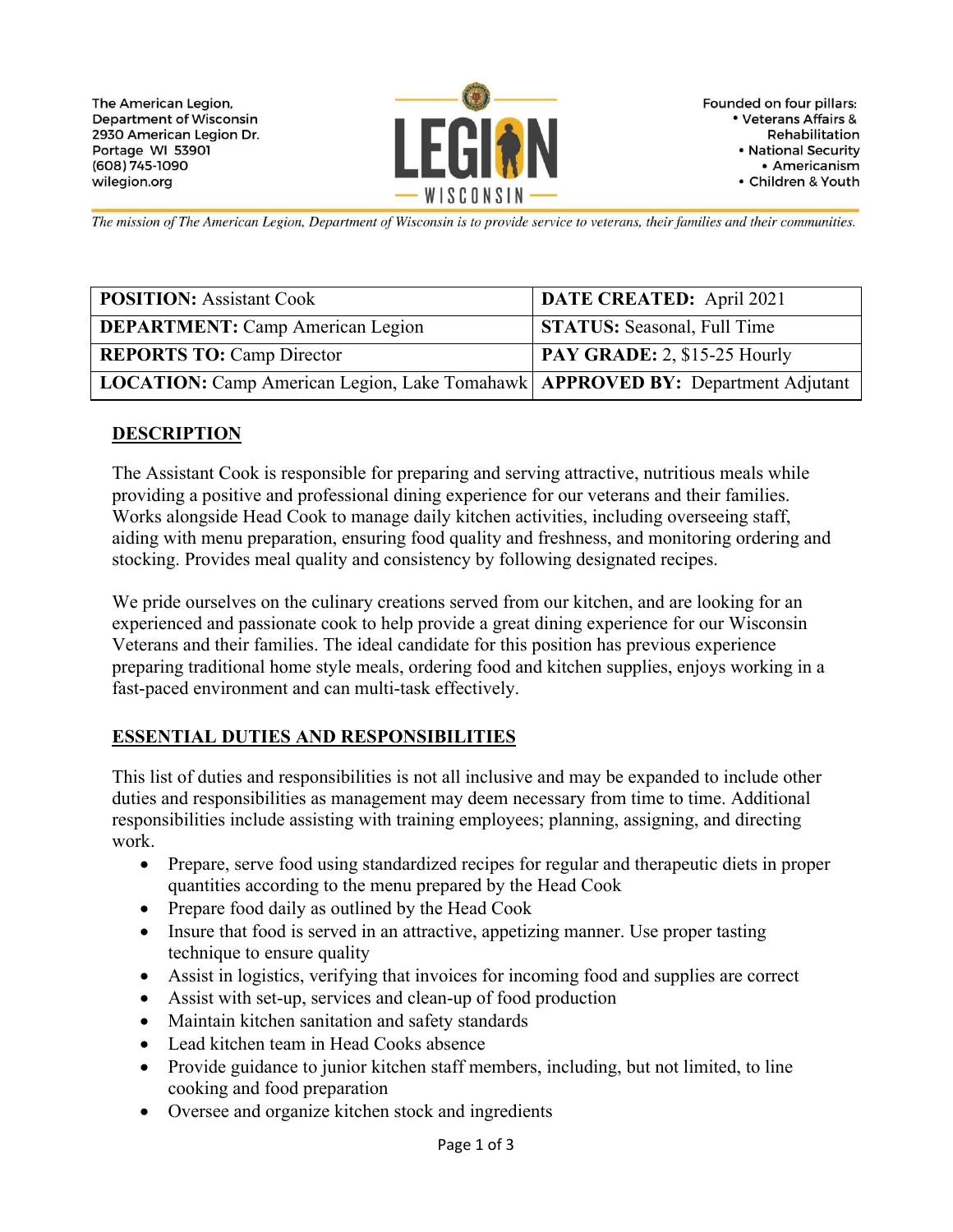- Ensure a first-in, first-out food rotation system and verifies all food products are properly dated and organized for quality assurance
- Keep cooking stations stocked, especially before and during prime operation hours
- Aid in training new kitchen employees to Camp American Legion and kitchen standards
- Manage food and product ordering by keeping detailed records and minimizes waste, and work with existing systems to improve waste reduction and manage budgetary concerns
- Work with Camp Director and Head Cook for menu creation, kitchen maintenance, organization, and training opportunities
- Verify that food storage units all meet standards and are consistently well-managed
- Coordinate with management team on supply ordering, budget, and kitchen efficiency and staffing
- Other duties as assigned

## **EDUCATION AND/OR EXPERIENCE**

- Education: High school diploma/equivalent and associate's degree preferred
- Experience and/or Training: 1-year experience in the commercial food service industry, or formal military training as food service specialist preferred
- Completion of a Food Handling Course approved by the Wisconsin Department of Agriculture, Trade and Consumer Protection required before employment start date

## **KNOWLEDGE, SKILLS & ABILITIES**

- Strong organizational skills
- Attention to detail
- Knowledge of commercial food preparation regulations,
- Ability to operate within food supplier industry standard on-line ordering systems.
- Exhibits leadership skills, inspiring and motivating others to perform well
- Positivity
- Ability to work under pressure
- Self-motivated
- Creative problem-solving skills
- Requires effective verbal and written communication skills
- Exceptional customer-service skills

## **PHYSICAL REQUIREMENTS**

Camp American Legion serves between 800 - 1200 veterans, active duty members and their families, volunteers throughout the Camp season (May thru September). At times the volume of guests we serve can be stressful. The Assistant Cook position requires the individual to display the ability to operate in a fast-paced environment while maintaining professionalism. While performing the duties and responsibilities of this position, the employee is occasionally required to lift up to 25 lbs.